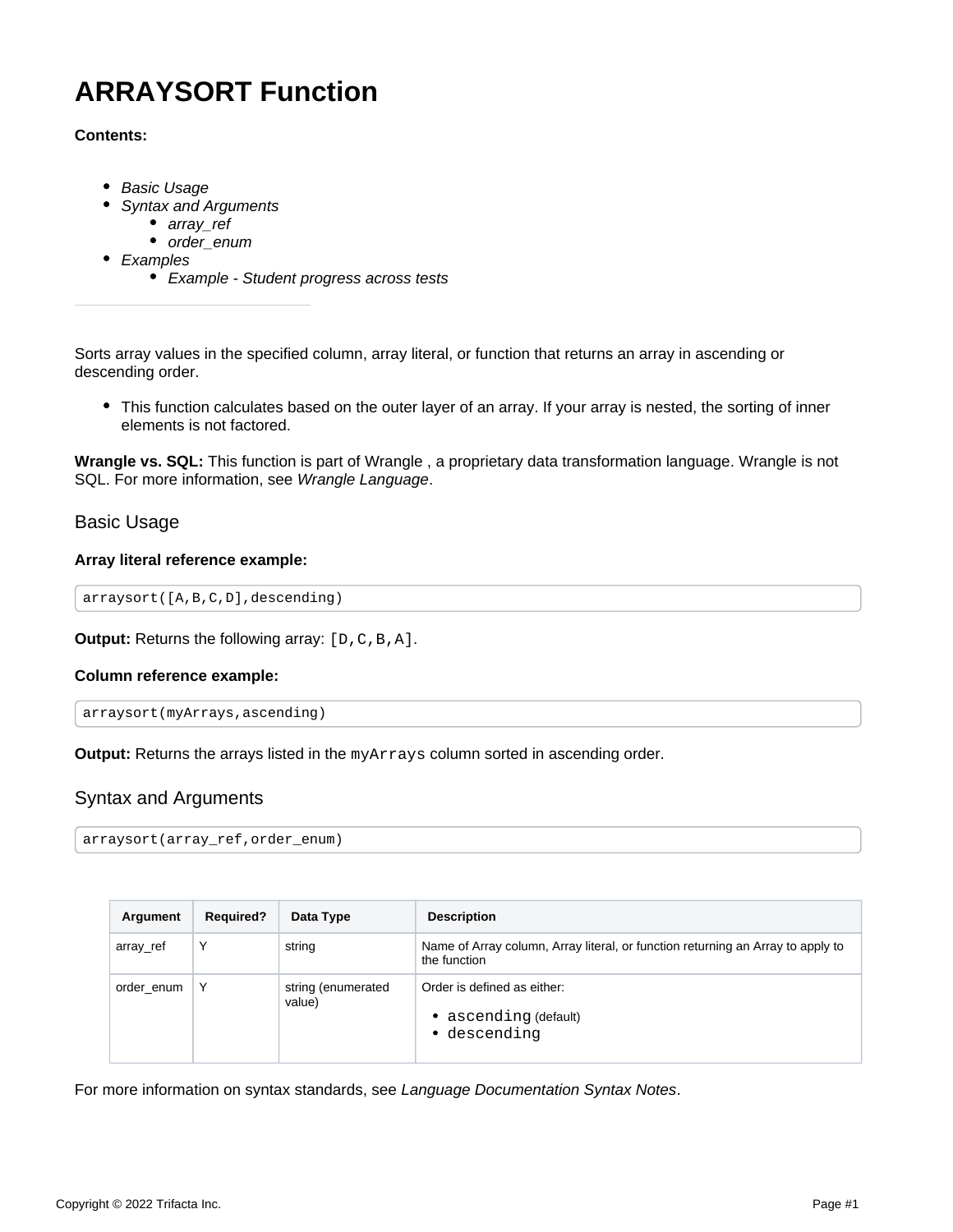# <span id="page-1-0"></span>**array\_ref**

Name of the array column, array literal, or function returning an array whose array values you wish to sort.

Multiple columns and wildcards are not supported.

## **Usage Notes:**

| <b>Required?</b> | Data Type                                                         | <b>Example Value</b> |
|------------------|-------------------------------------------------------------------|----------------------|
| Yes              | String (column reference or function) or array literal   myArray1 |                      |

#### <span id="page-1-1"></span>**order\_enum**

String literal indicating the order by which the referenced arrays should be sorted:

- ascending (default) lowest values for the valid data type are listed first.
- descending Null/empty values are sorted first, followed by mismatched values. Then, the array values that are valid for the specified data type are listed in descending order.

## **Usage Notes:**

| <b>Required?</b> | Data Type                            | <b>Example Value</b> |
|------------------|--------------------------------------|----------------------|
| No.              | String (enumerated value) descending |                      |

# <span id="page-1-2"></span>Examples

**Tip:** For additional examples, see [Common Tasks](https://docs.trifacta.com/display/AWS/Common+Tasks).

# <span id="page-1-3"></span>**Example - Student progress across tests**

This example illustrates how to return n-based number of elements in an array.

# **Functions**:

| <b>Item</b>                       | <b>Description</b>                                                                                                                  |
|-----------------------------------|-------------------------------------------------------------------------------------------------------------------------------------|
| <b>ARRAYLEN Function</b>          | Computes the number of elements in the arrays in the specified column, array literal, or function that returns<br>an array.         |
| ARRAYELEMENTAT<br><b>Function</b> | Computes the 0-based index value for an array element in the specified column, array literal, or function that<br>returns an array. |
| <b>ARRAYSORT Function</b>         | Sorts array values in the specified column, array literal, or function that returns an array in ascending or<br>descending order.   |

# **Source:**

Here are some student test scores. Individual scores are stored in the Scores column. You want to:

- 1. Flag the students who have not taken four tests.
- 2. Compute the range in scores for each student.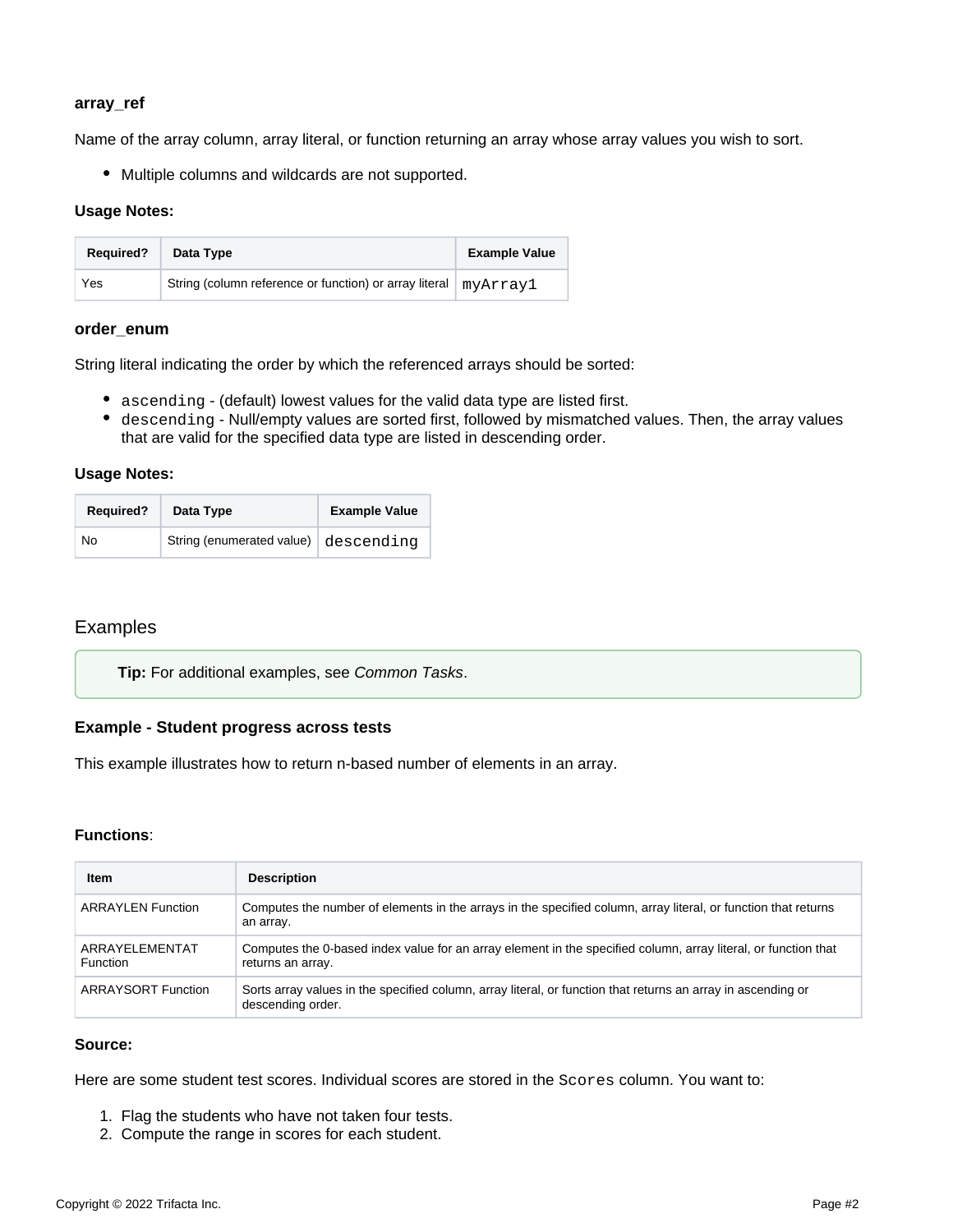| LastName | FirstName | <b>Scores</b>    |
|----------|-----------|------------------|
| Allen    | Amanda    | [79, 83, 87, 81] |
| Bell     | Bobby     | [85, 92, 94, 98] |
| Charles  | Cameron   | [88, 81, 85]     |
| Dudley   | Danny     | [82, 88, 81, 77] |
| Ellis    | Fvan      | [91, 93, 87, 93] |

# **Transformation:**

First, you want to flag the students who did not take all four tests:

| <b>Transformation Name</b>    | New formula                                  |
|-------------------------------|----------------------------------------------|
| Parameter: Formula type       | Single row formula                           |
| <b>Parameter: Formula</b>     | $IF(ARRAYLEN(Scores) < 4, "incomplete", "")$ |
| Parameter: New column<br>name | 'Error'                                      |

This test flags Cameron Charles only.

The following transform sorts the array values in highest to lowest score:

| <b>Transformation Name</b> | Edit column with formula        |
|----------------------------|---------------------------------|
| <b>Parameter: Columns</b>  | Scores                          |
| <b>Parameter: Formula</b>  | ARRAYSORT(Scores, 'descending') |

The following transforms extracts the first (highest) and last (lowest) value in each student's test scores, provided that they took four tests:

| <b>Transformation Name</b>    | New formula                |  |
|-------------------------------|----------------------------|--|
| Parameter: Formula type       | Single row formula         |  |
| Parameter: Formula            | ARRAYELEMENTAT (Scores, 0) |  |
| Parameter: New column<br>name | 'highestScore'             |  |
|                               |                            |  |
| <b>Transformation Name</b>    | New formula                |  |
| Parameter: Formula type       | Single row formula         |  |
| Parameter: Formula            | ARRAYELEMENTAT (Scores, 3) |  |
| Parameter: New column<br>name | 'lowestScore'              |  |